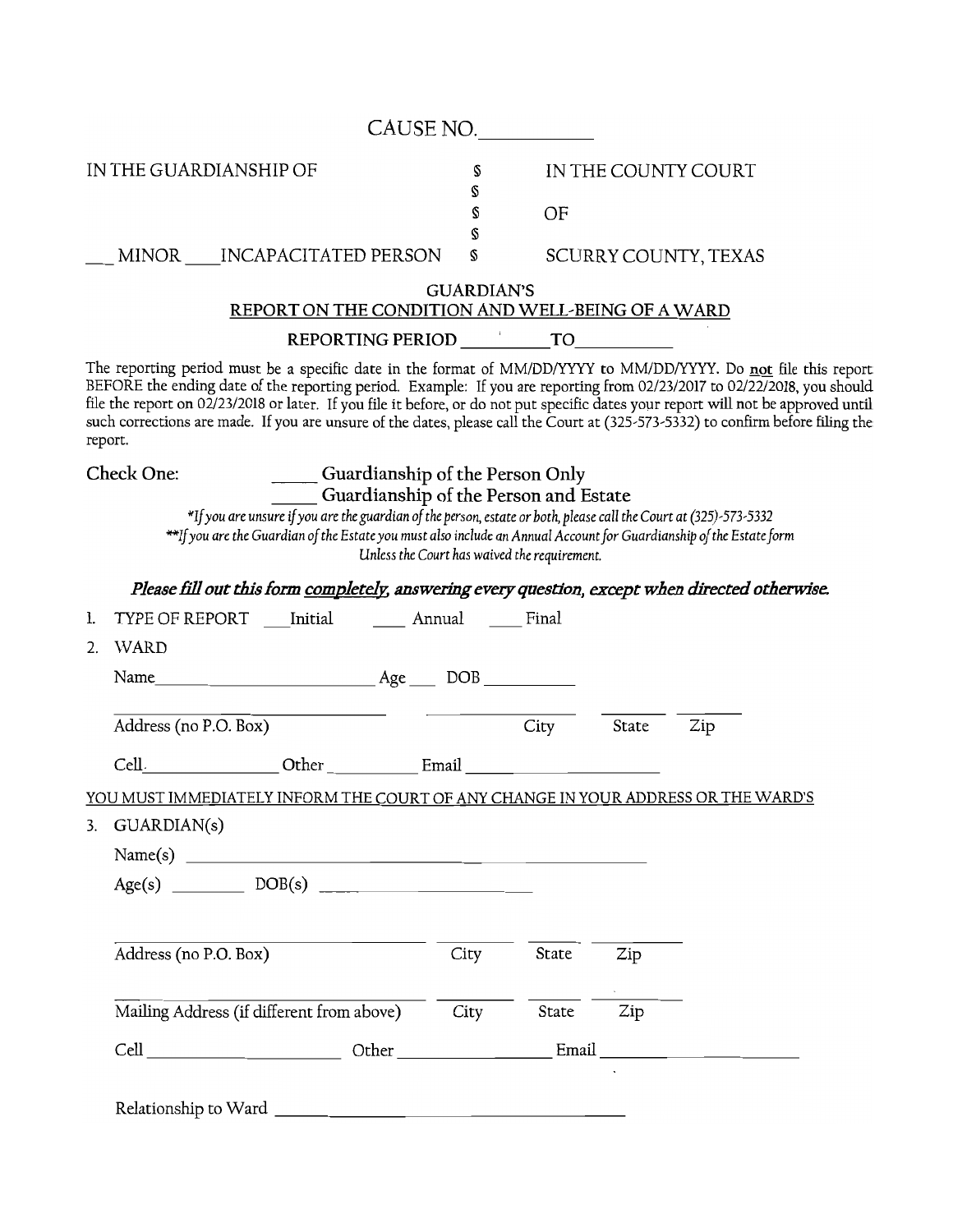|  |  |  |  | 4. Persons who will ALWAYS know how to contact the GUARDIAN(s) |
|--|--|--|--|----------------------------------------------------------------|
|--|--|--|--|----------------------------------------------------------------|

| Address (no P.O. Box)     |                                                                                                                                                                                                                               | City                          | State | Zip                                                |  |
|---------------------------|-------------------------------------------------------------------------------------------------------------------------------------------------------------------------------------------------------------------------------|-------------------------------|-------|----------------------------------------------------|--|
|                           | Cell Other Email                                                                                                                                                                                                              |                               |       | <u> 1980 - John Barn Barn, mars ar breis an t-</u> |  |
|                           | Name(s)                                                                                                                                                                                                                       |                               |       |                                                    |  |
| Address (no P.O. Box)     |                                                                                                                                                                                                                               | City                          | State | Zip                                                |  |
|                           | Cell Cell Cher Cher Email Email                                                                                                                                                                                               |                               |       |                                                    |  |
|                           |                                                                                                                                                                                                                               |                               |       |                                                    |  |
|                           | FINAL REPORTS ONLY (if this is NOT your final report, skip to #6)                                                                                                                                                             |                               |       |                                                    |  |
| $\Box$ I am resigning     | A. I am filing a Final Report because (check one):                                                                                                                                                                            | $\Box$ The ward has turned 18 |       |                                                    |  |
|                           | The ward has died: date and place of death, if known ____________________________<br>(Please attach a certificate/obituary/other proof of death if available)                                                                 |                               |       |                                                    |  |
|                           | Other (if "other," please explain):                                                                                                                                                                                           |                               |       |                                                    |  |
|                           | B. If because Ward has turned eighteen, please attach a birth certificate.                                                                                                                                                    |                               |       |                                                    |  |
|                           | C. If the ward has died is there a probate filed? $\Box$ Yes $\Box$ No                                                                                                                                                        |                               |       |                                                    |  |
|                           |                                                                                                                                                                                                                               |                               |       |                                                    |  |
|                           | D. If you are resigning, has a successor guardian been identified? $\Box$ Yes $\Box$ No                                                                                                                                       |                               |       |                                                    |  |
|                           |                                                                                                                                                                                                                               |                               |       |                                                    |  |
| Address (no P.O. Box)     |                                                                                                                                                                                                                               | City                          | State | Zip                                                |  |
| Cell <b>Communication</b> |                                                                                                                                                                                                                               |                               |       |                                                    |  |
|                           | Email and the contract of the contract of the contract of the contract of the contract of the contract of the contract of the contract of the contract of the contract of the contract of the contract of the contract of the |                               |       |                                                    |  |

 $\hat{\mathcal{A}}$ 

 $\sim$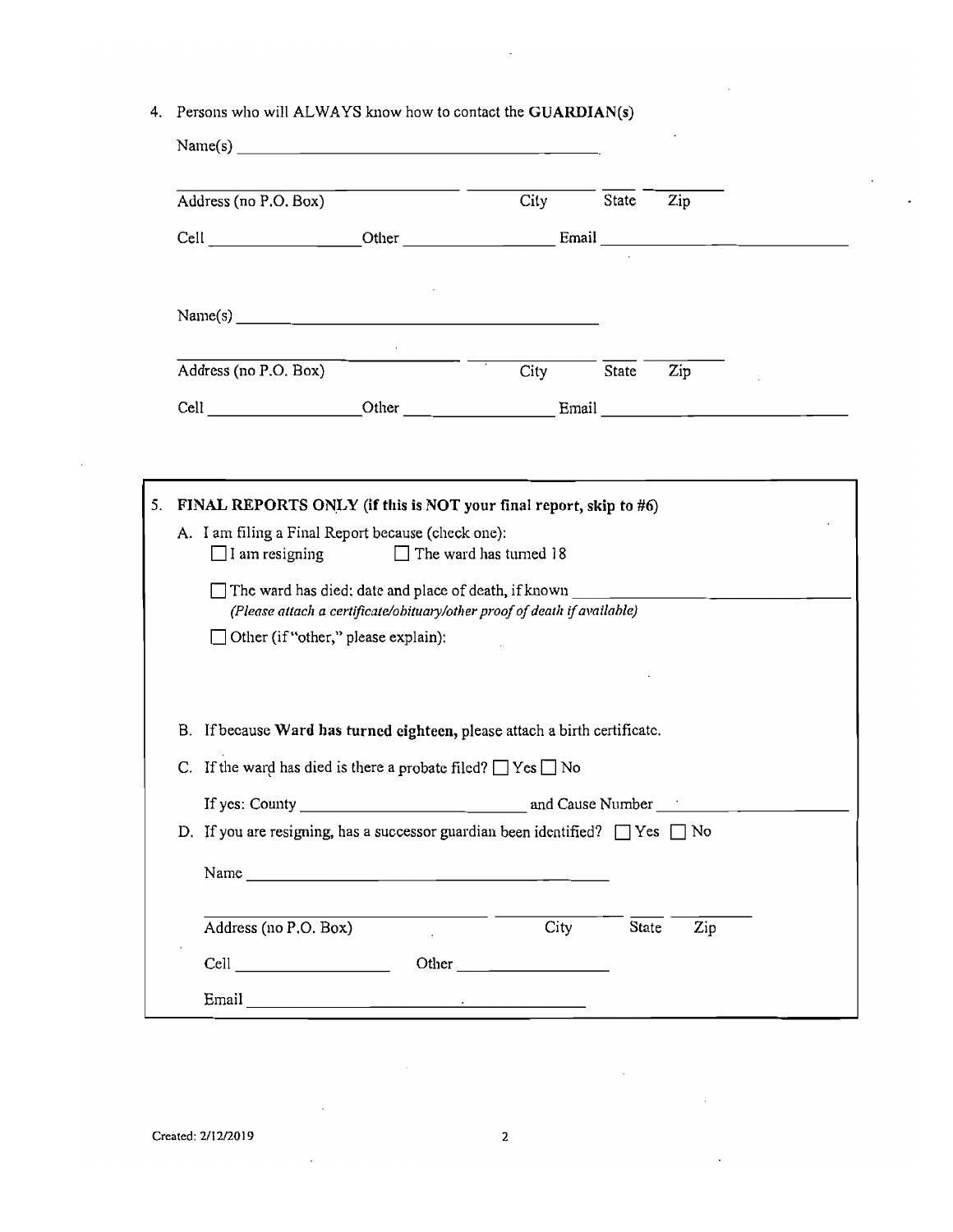|    |                                                                                                                                                                                                                                | Name                                                                                                                                                                                                                                                                                                 |                           |       |                                                                                                                                                                                                                     |
|----|--------------------------------------------------------------------------------------------------------------------------------------------------------------------------------------------------------------------------------|------------------------------------------------------------------------------------------------------------------------------------------------------------------------------------------------------------------------------------------------------------------------------------------------------|---------------------------|-------|---------------------------------------------------------------------------------------------------------------------------------------------------------------------------------------------------------------------|
|    | Address (no P.O. Box)                                                                                                                                                                                                          |                                                                                                                                                                                                                                                                                                      | City                      | State | Zip                                                                                                                                                                                                                 |
|    | Cell and the contract of the contract of the contract of the contract of the contract of the contract of the contract of the contract of the contract of the contract of the contract of the contract of the contract of the c |                                                                                                                                                                                                                                                                                                      | Other                     |       |                                                                                                                                                                                                                     |
|    |                                                                                                                                                                                                                                |                                                                                                                                                                                                                                                                                                      |                           |       |                                                                                                                                                                                                                     |
| 7. | If zero visits, please explain:                                                                                                                                                                                                | During the last year, I have visited the ward in person _______ times. Date of late visit _________<br>*If ward lives with you, put 365, and put today's date as "Date of last visit"                                                                                                                |                           |       |                                                                                                                                                                                                                     |
| 8. | Ward's residence is (check only one):<br>$\Box$ Ward's home                                                                                                                                                                    | Guardian's home                                                                                                                                                                                                                                                                                      |                           |       |                                                                                                                                                                                                                     |
|    |                                                                                                                                                                                                                                | Relative's home (relative's name and relationship) _____________________________                                                                                                                                                                                                                     |                           |       |                                                                                                                                                                                                                     |
|    | Or in the type of facility below:                                                                                                                                                                                              |                                                                                                                                                                                                                                                                                                      |                           |       |                                                                                                                                                                                                                     |
|    | $\Box$ Nursing home                                                                                                                                                                                                            | $\Box$ Group home                                                                                                                                                                                                                                                                                    | Hospital/Medical facility |       |                                                                                                                                                                                                                     |
|    |                                                                                                                                                                                                                                | State Supported Living Center (state school)                                                                                                                                                                                                                                                         | $\Box$ Other              |       |                                                                                                                                                                                                                     |
|    |                                                                                                                                                                                                                                | Please provide the NAME of the facility                                                                                                                                                                                                                                                              |                           |       |                                                                                                                                                                                                                     |
| 9. | If YES, explain:                                                                                                                                                                                                               | Length of time the ward has lived at this address the control of the control of the control of the control of the control of the control of the control of the control of the control of the control of the control of the con<br>Any change in the residence in the last year? $\Box$ Yes $\Box$ No |                           |       |                                                                                                                                                                                                                     |
|    |                                                                                                                                                                                                                                | benefits are considered income, but that child support is not.                                                                                                                                                                                                                                       |                           |       | 10. All guardians must report on the amount and source of the ward's income, regardless of whether the<br>income comes to someone other than the guardian (such as the ward's residence). Note that Social Security |

 $\hat{\mathcal{L}}$ 

l,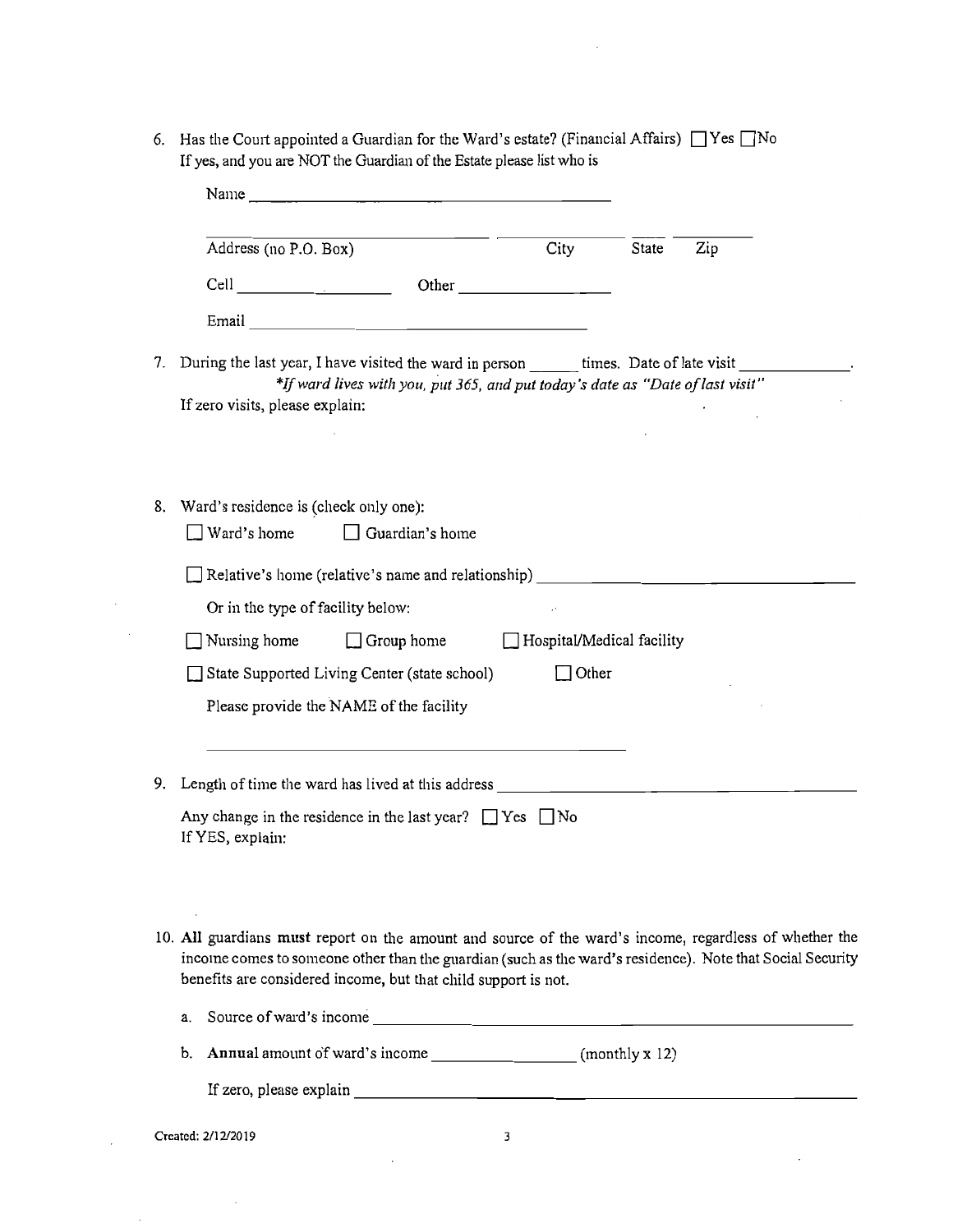11. During the past year the Ward has been treated or evaluated by the following professionals:

| Describe <u>and the second contract of the second contract of the second contract of the second contract of the second</u>                                                                                                           |
|--------------------------------------------------------------------------------------------------------------------------------------------------------------------------------------------------------------------------------------|
| Does the ward see this doctor on a regular basis? $\Box$ Yes $\Box$ No                                                                                                                                                               |
| Psychiatrist Name et al. and the contract of the contract of the contract of the contract of the contract of the contract of the contract of the contract of the contract of the contract of the contract of the contract of t       |
| Describe and the contract of the contract of the contract of the contract of the contract of the contract of the contract of the contract of the contract of the contract of the contract of the contract of the contract of t       |
|                                                                                                                                                                                                                                      |
|                                                                                                                                                                                                                                      |
|                                                                                                                                                                                                                                      |
|                                                                                                                                                                                                                                      |
|                                                                                                                                                                                                                                      |
| Describe <u>and the community of the community of the community of the community of the community of the community of the community of the community of the community of the community of the community of the community of the </u> |
|                                                                                                                                                                                                                                      |
|                                                                                                                                                                                                                                      |
| 12. Social Conditions – during the past year the ward has participated in the following activities:                                                                                                                                  |
| Note that for each type of activity checked, you must describe the activities (e.g. movies, bowling,<br>Special Olympics, Church, eating out, etc.) Don't' leave blank or simply write the name of the facility.                     |
| Recreational $\qquad \qquad$                                                                                                                                                                                                         |
|                                                                                                                                                                                                                                      |
|                                                                                                                                                                                                                                      |
| $\Box$ Occupational $\Box$                                                                                                                                                                                                           |
| None available                                                                                                                                                                                                                       |
| Refuses or is unable to participate                                                                                                                                                                                                  |
| Created: 2/12/2019<br>4                                                                                                                                                                                                              |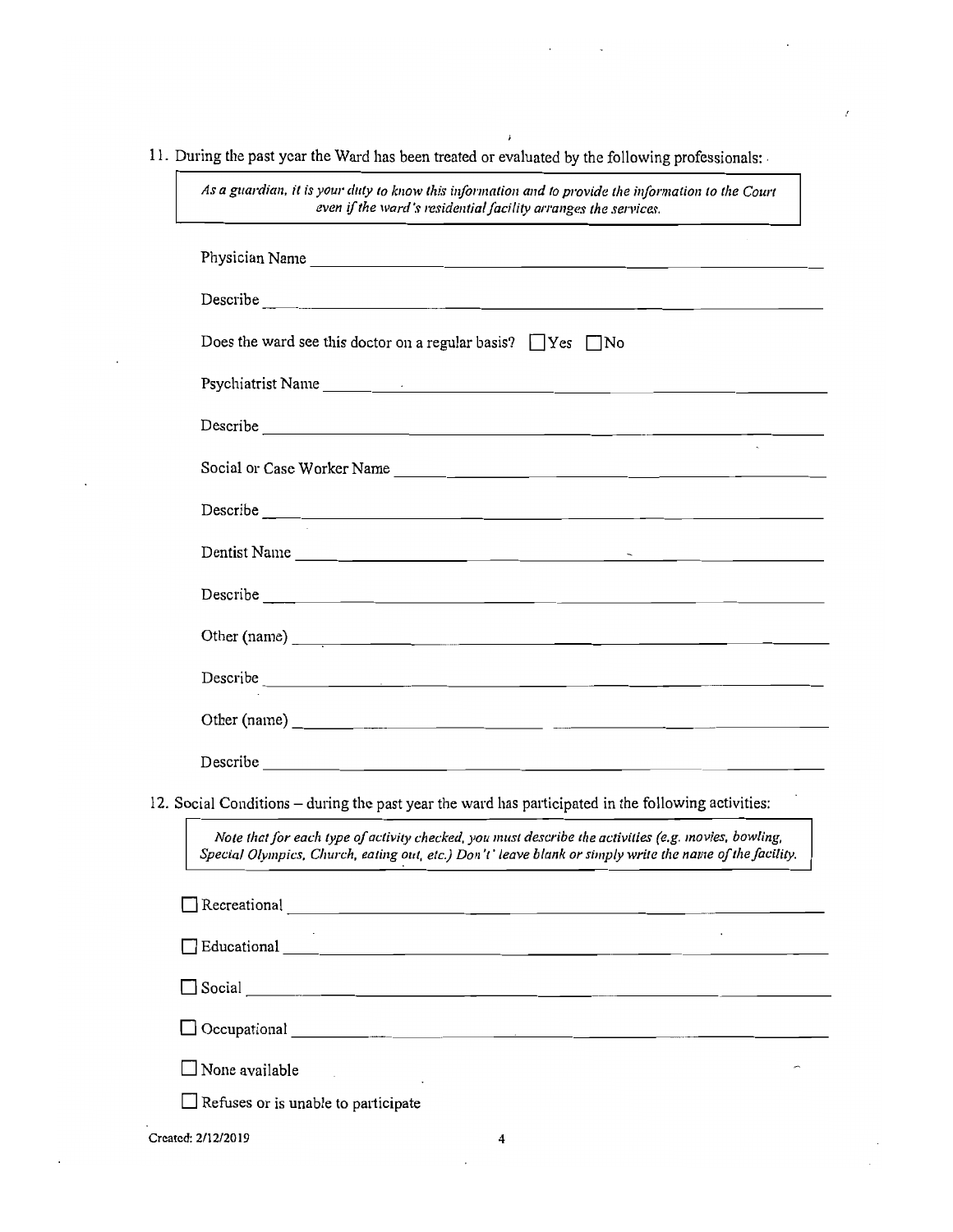13. During the past year the ward's mental health has:

 $\Box$  Remained about the same

Improved. Describe: \_\_\_\_\_\_\_\_\_\_\_\_\_\_\_\_\_\_\_\_\_\_\_\_\_\_

- ---------------------------  $\Box$  Deteriorated. Describe:
- 14. As Guardian of the person, I **HAVE FILED HAVE NOT FILED** for **Emergency Detention of the ward** pursuant to the Texas Health & Safety Code. (An example of emergency detention is a request for an emergency hospitalization of the Ward for mental health or safety reasons) If you answered HAVE FILED, please list the number of times and dates:
- 15. During the past year the ward's physical health has:
	- $\Box$  Remained about the same

| ╼┓▃<br>∃Improved. Describe: |  |
|-----------------------------|--|
|                             |  |

| Deteriorated. Describe: |  |  |
|-------------------------|--|--|

16. As guardian, I believe the ward's living arrangements are  $\Box$  Excellent  $\Box$  Average  $\Box$  Below Average If below average, explain:

- 17. As guardian, 1 believe my ward is:
	- $\Box$  Happy/content with living situation
	- $\Box$  Unhappy with living situation
- 18. As guardian, I believe my ward  $\Box$ DOES  $\Box$ DOES NOT have unmet needs.

(unmet needs = problems with food, shelter, medical care)

If you answered DOES, please explain: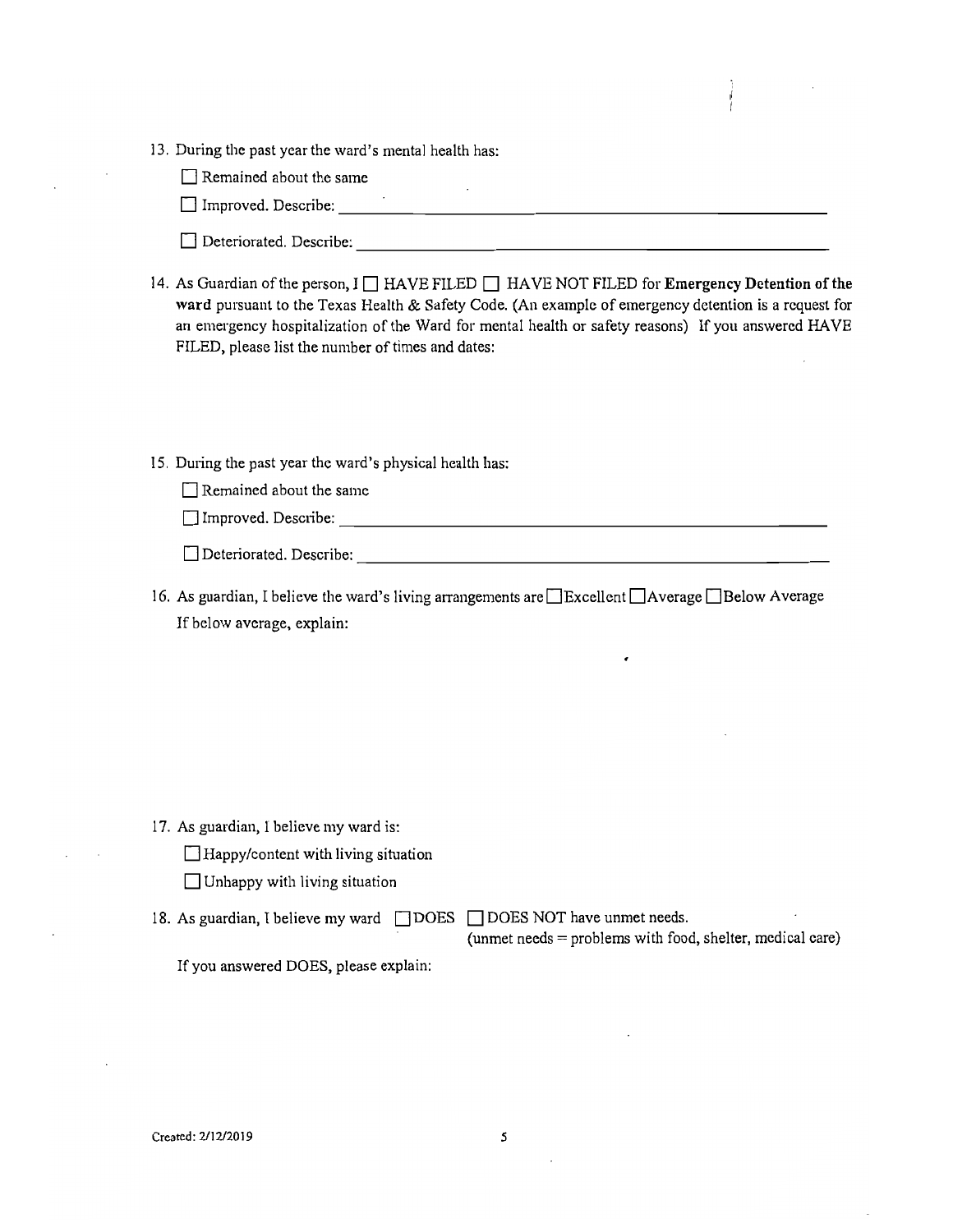|  |  | 19. The power authorized by this guardianship should be: |  |
|--|--|----------------------------------------------------------|--|
|  |  |                                                          |  |

 $\Box$  Unchanged

Decreased. Explain:

 $\Box$  Increased. Explain:

20. Guardian's bond. Check ONE appropriate box below, adding an explanation if requested.

*Note: Even if ward's residential facility pays your bond premium for you, it is your responsibility to verify that the bond payment is current and then mark "have paid." If you are not sure, you can look for a statement that the premium was paid on one oftile accountings the facility sends you, or you* call *cali the facility to ask.* 

 $\Box$  I have a CASH BOND on file with the Court

 $\Box$  I have a SURETY BOND on file with the Court

 $\Box$  I HAVE PAID the bond premium for the next reporting period (Corporate Bond)

 $\Box$  I HAVE NOT PAID the bond premium for the next reporting period (Corporate Bond) Explain:

 $\Box$  I am not required to pay a bond premium because:

21. If you are a professional guardian, the representative of a guardianship program or of DADS, have you been the subject of an investigation conducted by the Guardianship Certification Board during the preceding year?

 $\Box$  Yes  $\Box$  No  $\Box$  Not Applicable

<sup>22.</sup> Please state any additional infonnation concerning the Ward that you would like to share with the Court: